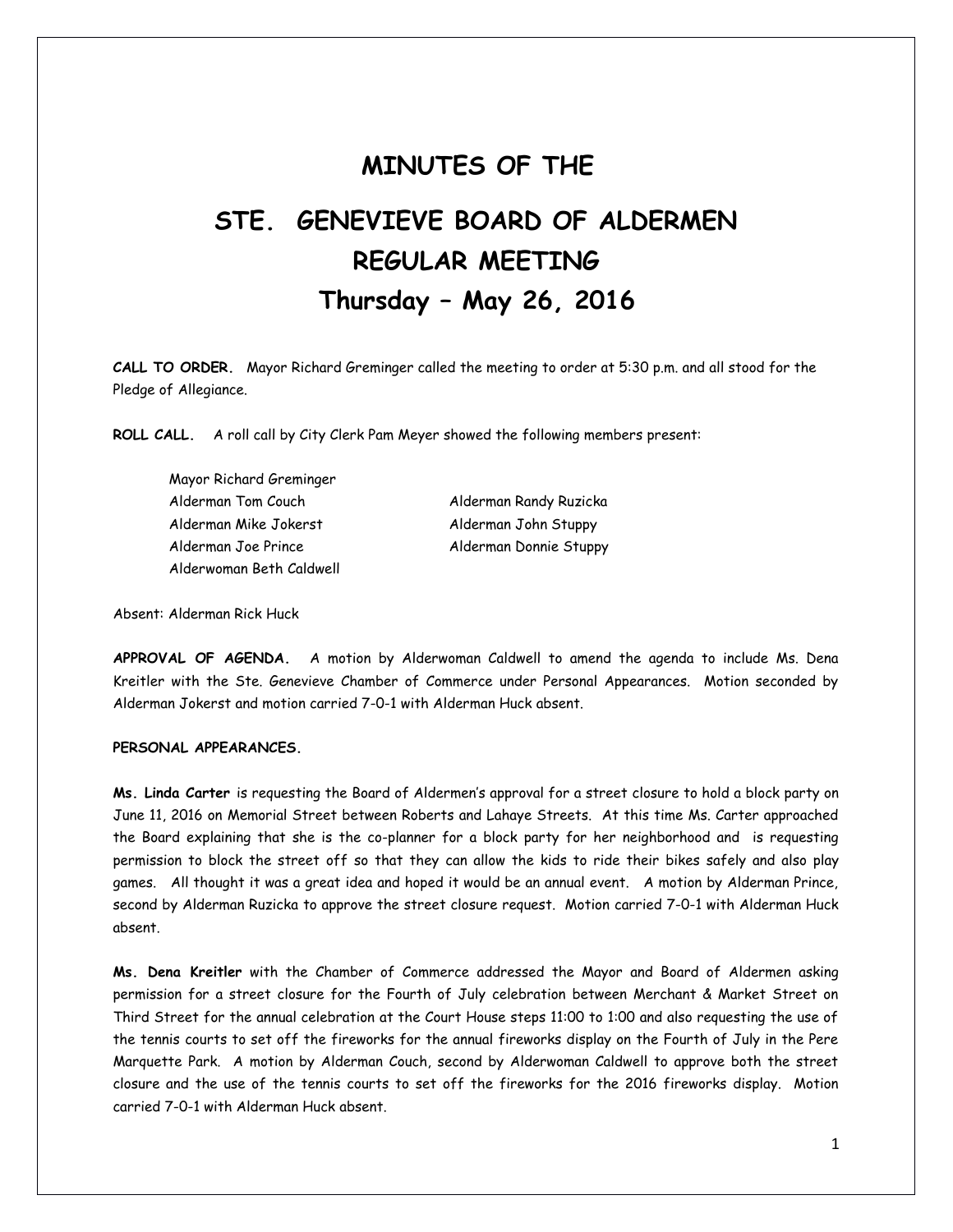At this time Chief Eric Bennett introduced the city's newest police officer Patrolmen Nick Basinger.

#### **CITY ADMINISTRATOR REPORT (see attached report)**

Alderman Stuppy requested that someone contact the Ste. Gen. Care Center regarding signage on Ste. Genevieve Drive telling how and where to get to the entrance of their facility and also asked about contracting MoDot about putting the double yellow line from St. Marys Road south to the levee on Hwy 61.

# **STAFF REPORTS**

Carla Bullock, Community Development Director (see attached report) Steve Wilson, Alliance Water Resources (see attached report) Kenny Steiger, Fire Chief (see attached report) Sandra Cabot, Tourism Director (see attached report)

### **PUBLIC COMMENTS.**

Ms. Gina Bennett with Sense of Healing and Bulah's Wish Foundation addressed the Mayor and Board of Alderman stating that she has some concerns and suggestions for ways for the lower income kids to be able to have things to do since some of them do not have access to the community center. She stated that she will email all of the aldermen her concerns.

#### **CONSENT AGENDA**

**Election of President of Board of Aldermen.** At this time Mayor Greminger asked for nominations from the floor for the election of a President of the Board of Aldermen. A motion by Alderman Couch, second by Alderman Prince to nominate Alderman Mike Jokerst to continue as President of the Board of Aldermen. Motion carried 7-0-1 with Alderman Huck absent. A Motion by Alderwoman Caldwell, second by Alderman Prince to close the floor for nominations. Motion carried 7-0-1 with Alderman Huck absent.

**Minutes – Board of Aldermen – Regular Meeting – May 12, 2016.** A motion by Alderman D. Stuppy, second by Alderman Prince to approve the Minutes of the Regular Meeting of the Board of Aldermen from May 12, 2016. Motion carried 7-0-1 with Alderman Huck absent.

**Minutes – Board of Aldermen – Closed Session – May 12, 2016.** A motion by Alderman D. Stuppy, second by Aldemran Ruzicka to approve the Minutes of the Closed Session of the Board of Alderman from May 12, 2016. Motion carried 7-0-1 with Alderman Huck absent.

**APPROVAL OF TREASURER'S REPORT – APRIL 2016.** A motion by Aldermen Prince, second by Aldermen Jokerst to approve the Treasurer's report for April, 2016. Motion carried 7-0-1 with Alderman Huck absent.

**RESOLUTION 2016 – 20. A RESOLUTION APPOINTING DONNA J. RAUSCH TO THE STE. GENEVIEVE HERITAGE COMMISSION.** A motion by Alderman Prince, second by Alderman D. Stuppy to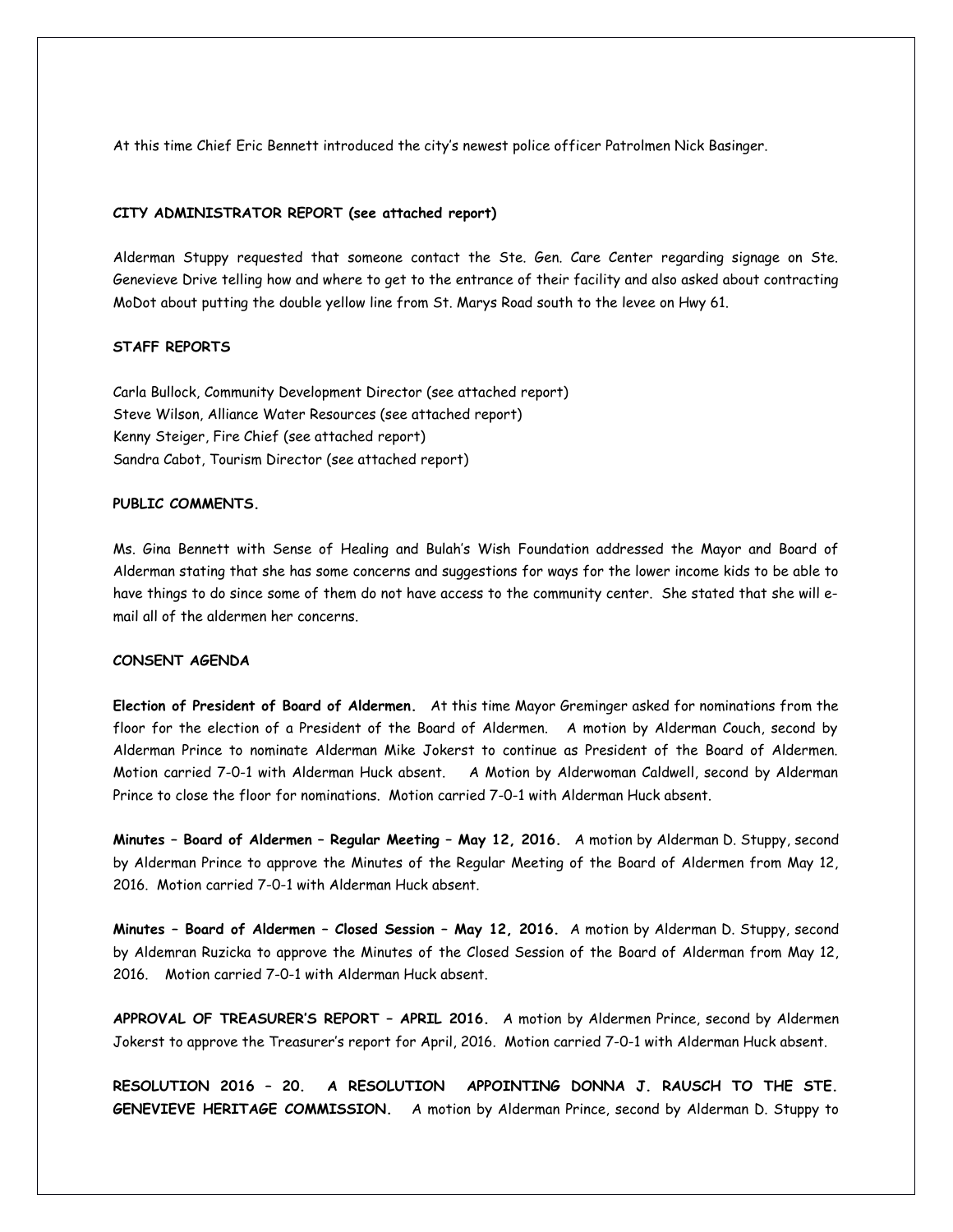approve Resolution 2016-20 appointing Ms. Donna Rausch to the Heritage Commission. Motion carried 7-0-1 with Alderman Huck absent.

**RESOLUTION 2016 – 21. A RESOLUTION APPOINTING MARTHA PATTERSON TO THE STE. GENEVIEVE HERITAGE COMMISSION.** A motion by Alderman Prince, second by Alderwoman Caldwell to approve Resolution 2016-21 appointing Ms. Martha Patterson to the Heritage Commission. Motion carried 7- 0-1 with Alderman Huck absent.

**RESOLUTION 2016 – 22. A RESOLUTION AUTHORIZING THE MAYOR TO ENTER INTO AN AGREEMENT WITH THE STE. GENEVIEVE COUNTY MISSOURI AMATEUR RADIO EMERGENCY SERVICE (ARES)/SKYWATCH TO USE THE CITY OWNED FACILITY AT 230 MATTHEWS DRIVE.** A motion by Alderman Prince, second by Alderman J. Stuppy to approve Resolution 2016-22 authorizing the Mayor to enter into an agreement with the Amateur Radio Emergency Service. Motion carried 7-0-1 with Alderman Huck absent.

#### **OLD BUSINESS.**

**BILL NO. 4104. AN ORDINANCE APPROVING AN AGREEMENT WITH THE STE. GENEVIEVE INDUSTRIAL DEVELOPMENT CORPORATION AND THE CITY OF STE. GENEVIEVE, MISSOURI. 2 nd READING.** Motion by Alderman D. Stuppy, second by Alderman Prince, Bill No. 4104 was placed on its second and final reading, read by title only, considered and passed by a roll call vote as follows: Ayes: Alderman Mike Jokerst, Alderwoman Beth Caldwell, Alderman Joe Prince, Alderman Randy Ruzicka, Alderman Tom Couch, Alderman John Stuppy and Alderman Donald Stuppy. Nays: None Absent: Alderman Richard Huck. Motion carried 7-0-1. Thereupon Bill No. 4104 was declared Ordinance No. 4040 signed by the Mayor and attested by the City Clerk.

#### **NEW BUSINESS.**

**BILL NO. 4105. AN ORDINANCE APPROVING THE PURCHASE OF A 2004 & 2005 FREIGHTLINER SINGLE AXEL DUMP TRUCKS FROM TRUCK CENTERS, INC. IN AN AMOUNT NOT TO EXCEED \$46,500.00 FOR THE STREET DEPARTMENT AND AMENDING THE STREET DEPARTMENT TRANSPORTATION TRUST FUND #21. 1ST READING.** A motion by Alderman Prince , second by Alderman D. Stuppy, Bill No. 4105 was placed on its first reading, read by title only, considered and passed with an 7-0-1 vote of the Board of Aldermen with Alderman Huck absent. A motion by Alderman D. Stuppy, second by Alderman Prince to proceed with the second and final reading of Bill No. 4104. Motion carried 7-0- 1 with Alderman Huck absent. Motion by Alderman D. Stuppy, second by Alderman Prince, Bill No. 4104 was placed on its second and final reading, read by title only, considered and passed by a roll call vote as follows: Ayes: Alderman Mike Jokerst, Alderwoman Beth Caldwell, Alderman Joe Prince, Alderman Randy Ruzicka, Alderman Tom Couch, Alderman John Stuppy and Alderman Donald Stuppy. Nays: None Absent: Alderman Richard Huck. Motion carried 7-0-1. Thereupon Bill No. 4105 was declared Ordinance No. 4041 signed by the Mayor and attested by the City Clerk.

**OTHER BUSINESS. Mrs. Donna Marler is appealing the decision by the Ste. Genevieve Heritage Commission for placement of vinyl windows on the property located at 152 Ziegler Street.** At this time Ms. Carla Bullock Community Development Director presented evidence to the Mayor and Board of Aldermen.